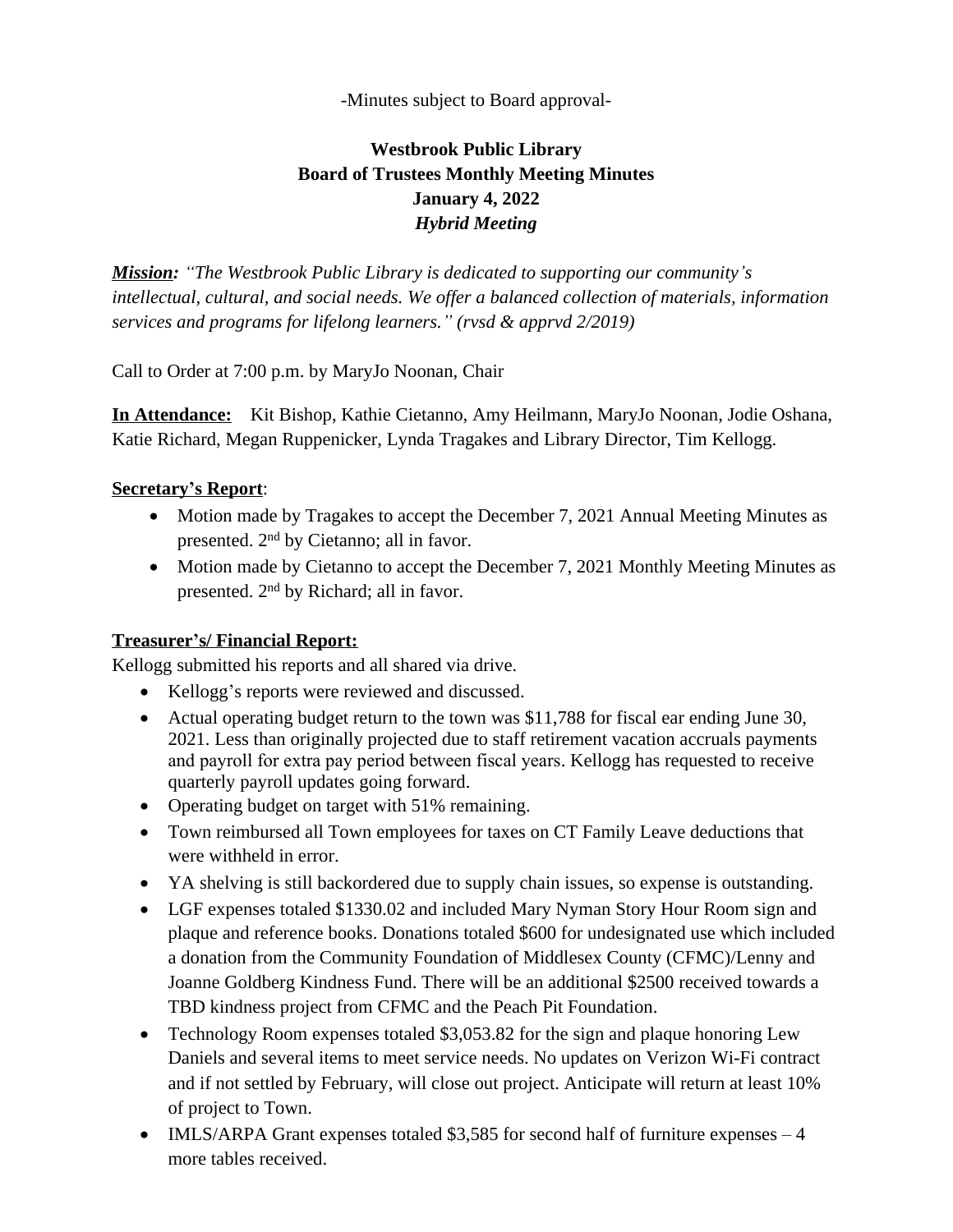- No expenses to report for Fiber Grant or COVID related.
- Budget Update for FY22/23 Brainerd has request that door and camera contracts be included in upcoming budget cycle (approximately \$800). May be a Library line item or may be part of the Facilities budget.
- Motion made by Xenelis to accept Financial Report as presented. 2 nd by Noonan; all in favor.

## **Library Director's Report:**

Kellogg submitted his report with specifics.

- o Collection/Services
	- Circulation numbers continue to increase and various statistics are continuing to get close to pre-pandemic numbers. Continued interest in using meeting space though there has been an increase in cancellations of upcoming events due to rising COVID cases.
	- Subscription to the print edition of Value Line Investment Survey will not be renewed due to user activity and a user survey that indicates there is not a demand.
	- Ariel and other staff have finished the project to reduce the music CD collection which allowed for the expansion of the Middle Grade collection. Additionally, she was able to convert and repurpose shelving so there is not a need to purchase additional shelving as originally anticipated.
	- The staff continues to work on weeding out outdated materials to make room for new materials which also helps with creating more space.
	- The physical card catalog should be removed by the end of 2022 as the staff begins the reduction of redundancy this month and will end updates by March. Patrons rarely use and the majority of libraries have removed.
	- All Library services have continued to be offered. The Library was closed on December 24, 25, and January 1. It will be closed Saturday January 15<sup>th</sup> in observance of Martin Luther King Jr. Day.
	- The Ancestry Library edition for genealogy research has provided remote access during the pandemic but has resumed onsite usage only as of 12/31/21 due to its licensing.
- o Building/Grounds
	- No further updates on the roof have continued to reiterate that the Library Board is in favor of replacement vs repair. Town vendors are in process of providing quotes and there are estimates of around \$62,000 to replace the back section of the roof.
	- There was a power outage and generator usage on  $12/15/21$  due to an accident on Route 1 that took out lines and affected much of the Town.
	- Painting for the inside of the Library is due anytime (December-January timeframe).
	- Jill Brainerd will present the Facilities Capital items for the Library for FY 2022/2023 – these are not Library line items. Looking at flooring updates (lower-level carpets) and upgrades to the outdated light timer system.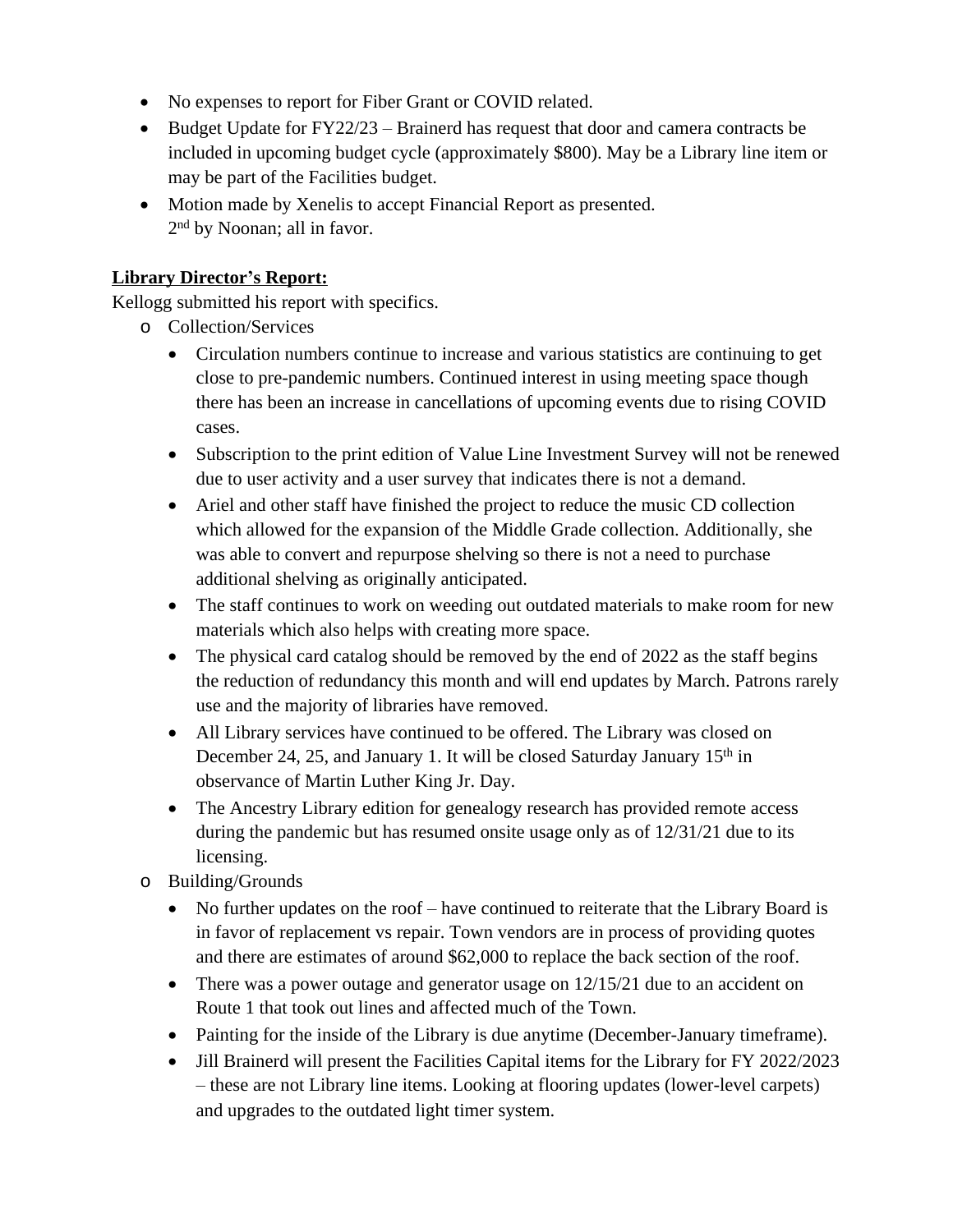- o Staffing/Planning
	- ARPA Grant as previously mentioned, 4 tables and new mobile service desk have been delivered. Other items still delayed.
	- CEN Project additional site work being done to see where connectivity enters the building.
	- Computer hardware has been ordered for the new mobile service desk in the Children's room. This allows Tricia to be more visible to patrons and allows for better work space.
	- Ariel recently attended a Freedom to Read Foundation presentation that resulted in the need to update the Collection Development Policy (to be discussed under Old Business). Kellogg attended a State Library Literacy Grants information session to understand about applying for funding for special collections.
- o Community / Engagement
	- The Lew Daniels Tech Center has held multiple technology assistance sessions as well ad Teen Advisory Board programming and several sewing classes.
	- Friends of the Library memberships raised over \$8000 for the 2021 calendar year. Their proposed expense budget for 2022 is just over \$10,000 which allows for most Library programming, technology, equipment, Toy Library, and Museum pass needs.
	- Programming Ariel held the monthly Teen Advisory Board meeting as well as a very popular sweet treats event sponsored by the Friends and several local bakeries. The monthly Homeschool Library Research program has also continued. January events include a movie night and a hot cocoa bomb activity. Ariel is also working with the Senior Center on a collaborative event. Tricia has continued to hold weekly story times, several collaborative programs with Park& Rec and Youth and Family Services, holiday crafts, penguin snow globe making, and a Countdown to Noon event which was very well received. Patrons are being surveyed to determine best times for Children's programs.
	- Continue to be cautious with in person events as COVID cases rise.
	- Technology assistance has continued to grow with over 60 inquiries last month along with several LDTC appointments and a growing group of regulars.

#### **Committee Reports**: None

**Correspondence**: Noonan read a card of appreciation from Mary Nyman.

#### **Old Business:**

- Noonan recommended that the Board accept the Executive Directors Report for Kellogg that was presented at the Annual Meeting in December. Motion made by Bishop to accept as presented. 2nd by Heilmann; all in favor.
- Kellogg presented the recommended updates to the Collection Development Policy. Motion made by Cietanno to accept as presented. 2<sup>nd</sup> by Richard; all in favor.